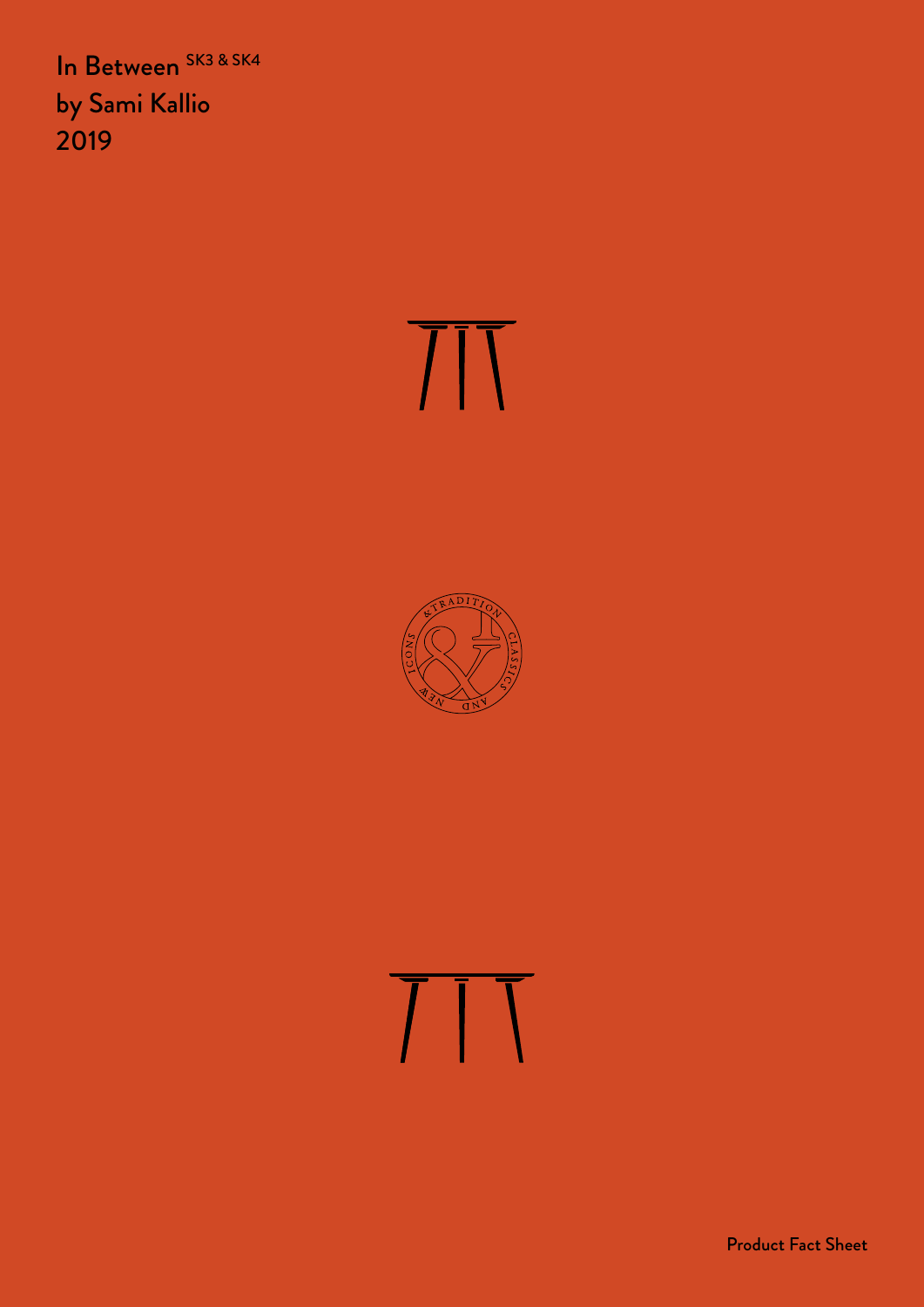

### In Between<sup>SK3</sup> Sami Kallio

**Product category** Table

**Environment** Indoor

**Material** Solid wood

**Production process** The table is built from oiled or lacquered solid oak.

**Dimensions** Ø: 90cm/35.4in, H: 73cm/28.7in

#### **Package dimensions**

Table tops: H: 4.3cm/1.7in, W: 92cm/36.2in, D:92cm/36.2in Legs: H: 25.5cm/10.03in, D: 81cm/31.88in, L: 23cm/9.05in

**Colli quantity** 1 pc

**Weight** Product: 20 kg / Packaging: 19.9 + 8.3 kg

**Colours/Finishes** White oiled oak, Smoked oiled oak, Oiled walnut, Black lacquered oak (RAL 9005).

#### **Strength, Durability and Safety Testing**

The In Between table SK4 is tested for strength, durability and safety according to EN 15373 Level 2 - General contract use.

→ Stock items Black lacquered oak, White oiled oak, Smoked oiled oak and Oiled walnut



#### **Related products**











 $\rightarrow$  Black lacquered oak  $\rightarrow$  White oiled oak  $\rightarrow$  Smoked oiled oak

 $\rightarrow$  Oiled walnut

### & Tradition®